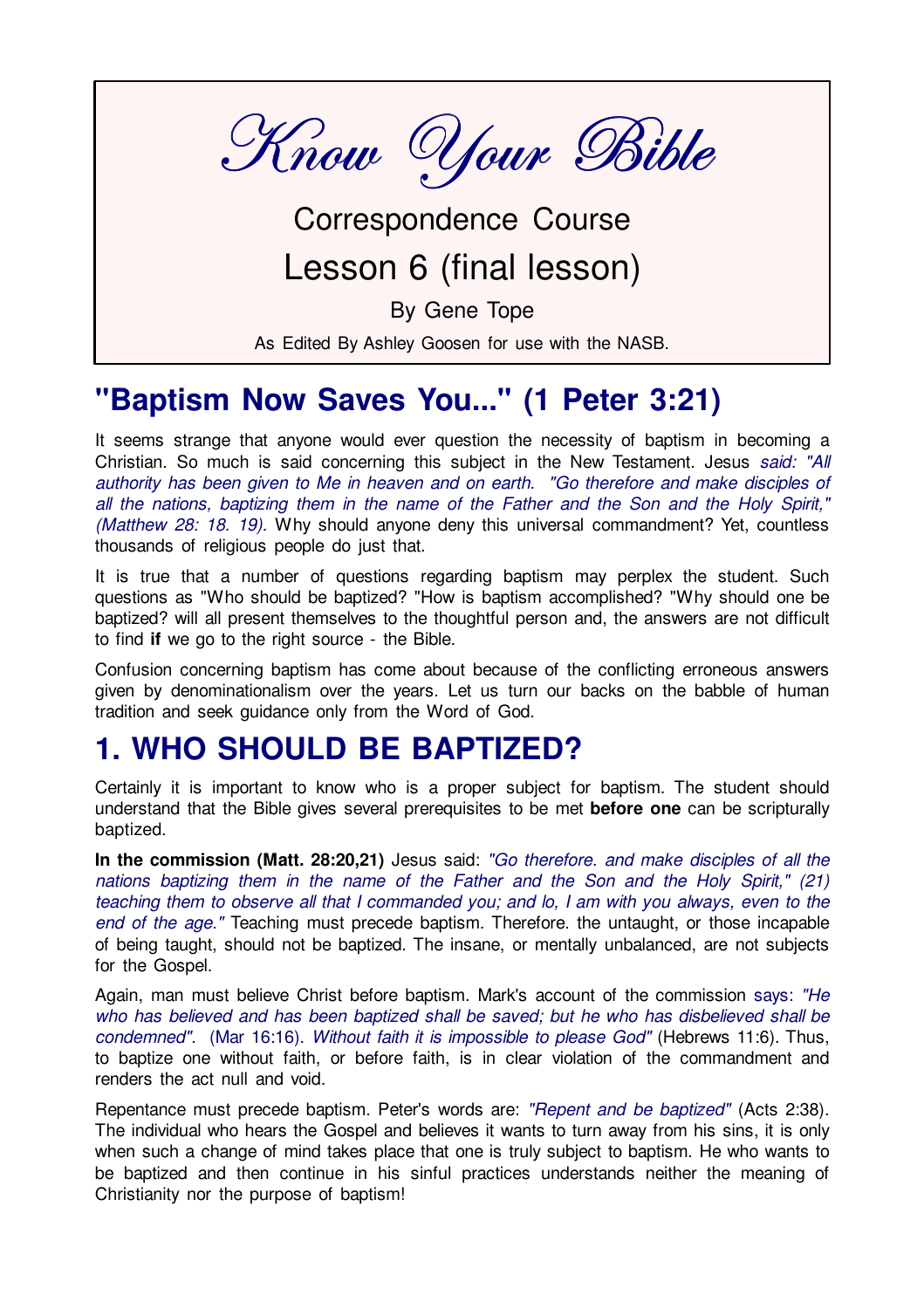What about infant "baptism"? Most arguments in favour of such would be stopped before they started if the the Divine prerequisites were considered. Babies cannot be taught to understand the Gospel. They are too young to believe in Jesus and are incapable of repentance. Hence, little children are not subjects of Bible baptism. They have no need of it. Baptism is for sinners, but babies are in a state of innocence. This Jesus affirms when he says of little children, "for the Kingdom of heaven belongs to such as these" (Matthew 19:14).

Surely He would not have said this if children were polluted with sin; inherited or otherwise There is not a single case of infant baptism found in Scripture! This means that infant baptism is without divine approval - a tradition of men that seeks to make of none effect Gods command that one first be taught, believe, and repent of sins before baptism. (See Matthew 15:6, 9.)

## **QUESTIONS ON SECTION I.**

#### **TRUE OR FALSE (circle correct answer)**

- 1. T F Not everyone is a proper subject for baptism.
- $2T$ F The Bible gives no prerequisites before baptism.
- $3. T$ F An infant meets none of the Bible prerequisites for baptism.
- 4. T F A person should be baptized before repentance.
- 5. T F Babies are in a state of innocence.

#### **FILL IN THE BLANKS**

- 1. It is to know who is a subject for baptism.
- 2. "He that and is baptized shall be ...".
- 3. Babies cannot be \_\_\_\_\_\_\_\_\_\_\_\_\_\_\_\_\_ to understand the Gospel.
- 4. Little children are not by the control of Bible.
- 5. There is \_\_\_\_\_\_\_\_\_\_\_\_\_\_ a single case of \_\_\_\_\_\_\_\_\_\_ \_\_\_\_\_\_\_\_\_\_\_\_ found in scripture.

#### **YES OR NO**

- 1. Teaching must precede baptism.
- 2. A person can be scripturally baptized before he believes.
- 3. There are examples of infant baptism in the New Testament.
- 4. Infant baptism is a human tradition.
- 5. Jesus taught in Matthew 19:14 that little children are innocent.
- $\overline{2}$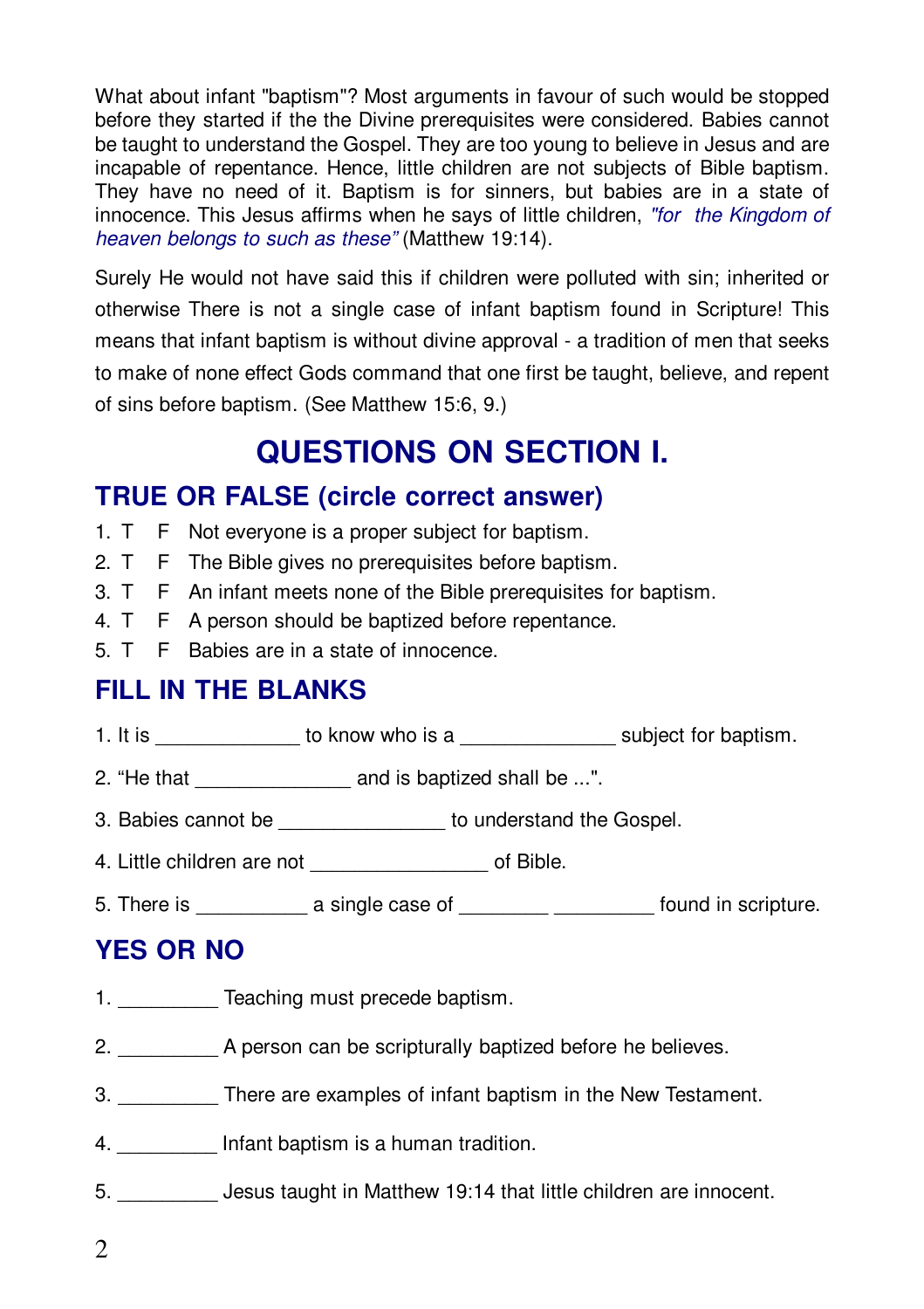## **II HOW TO RE RAPTIZED?**

Some say that baptism is a sprinkling of water. Others, that it is an immersion. Some feel that it makes no difference. But it is clear that baptism cannot mean both: "sprinkling and immersion".

Which of these meanings is the correct one? The Greek dictionaries teach that baptism means immersion. Thaver says concerning baptism: a work peculiar to N.T. and eccl. writ., **immersion, submersion**" (Greek-English Lexicon of the N.T. Pg. 94). The Greek word for sprinkle is "rantizo" - a different word entirely.

The New Testament clearly teaches that baptism is an immersion. John's baptism required much water (read John 3:23). Jesus went into the water to be baptized (Matthew 3:16). The eunuch's baptism is most helpful. We read that the chariot was stopped and that both he and Philip went down into the water in order to be baptized. (See Acts 8:38).

The Bible calls baptism a burial. Colossians 2:12 "having been buried with Him in baptism, in which you were also raised up with Him through faith in the working of God, who raised Him from the dead." Notice the action of baptism as graphically described in Romans 6: 3-6, "Or do you not know that all of us who have been baptized into Christ Jesus have been baptized into His death? Therefore we have been buried with Him through baptism into death, so that as Christ was raised from the dead through the glory of the Father, so we too might walk in newness of life. For if we have become united with Him in the likeness of His death, certainly we shall also be in the likeness of His resurrection, knowing this, that our old self was crucified with Him, in order that our body of sin might be done away with, so that we would no longer be slaves to sin".

Baptism, then, is a true likeness of Christ's death, burial, and resurrection. Our old man of sin is to be crucified; we are to be buried in a watery grave of baptism: we are to be raised to walk in newness of life. Only immersion will fit this beautiful description of the new birth

Notice what others have said about these passages

JOHN CALVIN - Presbyterian. "The word baptize signifies to immerse. It is certain that immersion was the practice of the primitive church.'

JOHN WESLEY - Methodist. Buried with him in baptism alluding to the ancient manner of baptizing by immersion."

BRENNER - Catholic. For thirteen hundred years was baptism an immersion of the person under water."

CONYBEARE & HOWSON - Anglican. "this passage cannot be understood unless it be borne in mind that the primitive baptism was be immersion."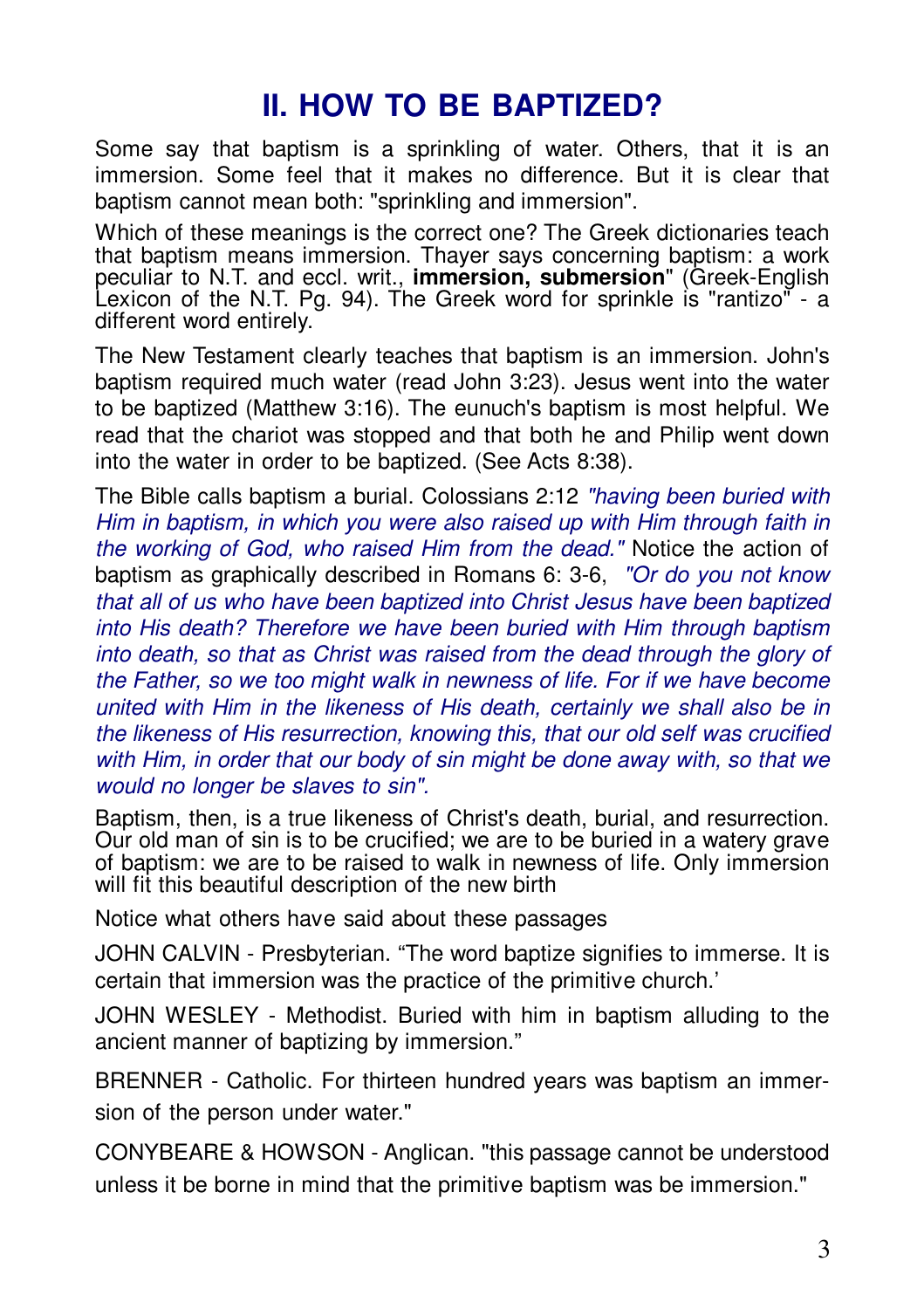## **QUESTIONS ON SECTION II.**

## **Requirements For Scriptural Baptism**

Fill in each block with "Yes" or "No" from what the Scriptures say.

|                                  | <b>Immerse</b> | <b>Sprinkle</b> |
|----------------------------------|----------------|-----------------|
| Water (Acts 8: 36)               |                |                 |
| Much Water (John 3:23)           |                |                 |
| Come to Some Water (Acts 8:36)   |                |                 |
| Down into the water (Acts 8:38)  |                |                 |
| Both baptizer and baptized going |                |                 |
| down into the water (Acts 8:39)  |                |                 |
| Up out of water                  |                |                 |
| Burial (Romans 6:4)              |                |                 |
| Resurrection (Colossians 2:12)   |                |                 |
| Birth (John 3:5)                 |                |                 |
| Body washed (Hebrews 10:22)      |                |                 |

#### **TRUE OR FALSE (circle correct answer)**

- 1. T F The Greek dictionaries teach that baptism means "sprinkling".
- 2. T F The Bible calls Baptism a "burial".
- 3. T F John's baptism required "much water".
- 4. T F Baptism should be in the likeness of Christ's death, burial and resurrection
- 5. T F Both Philip and the eunuch went down into the water.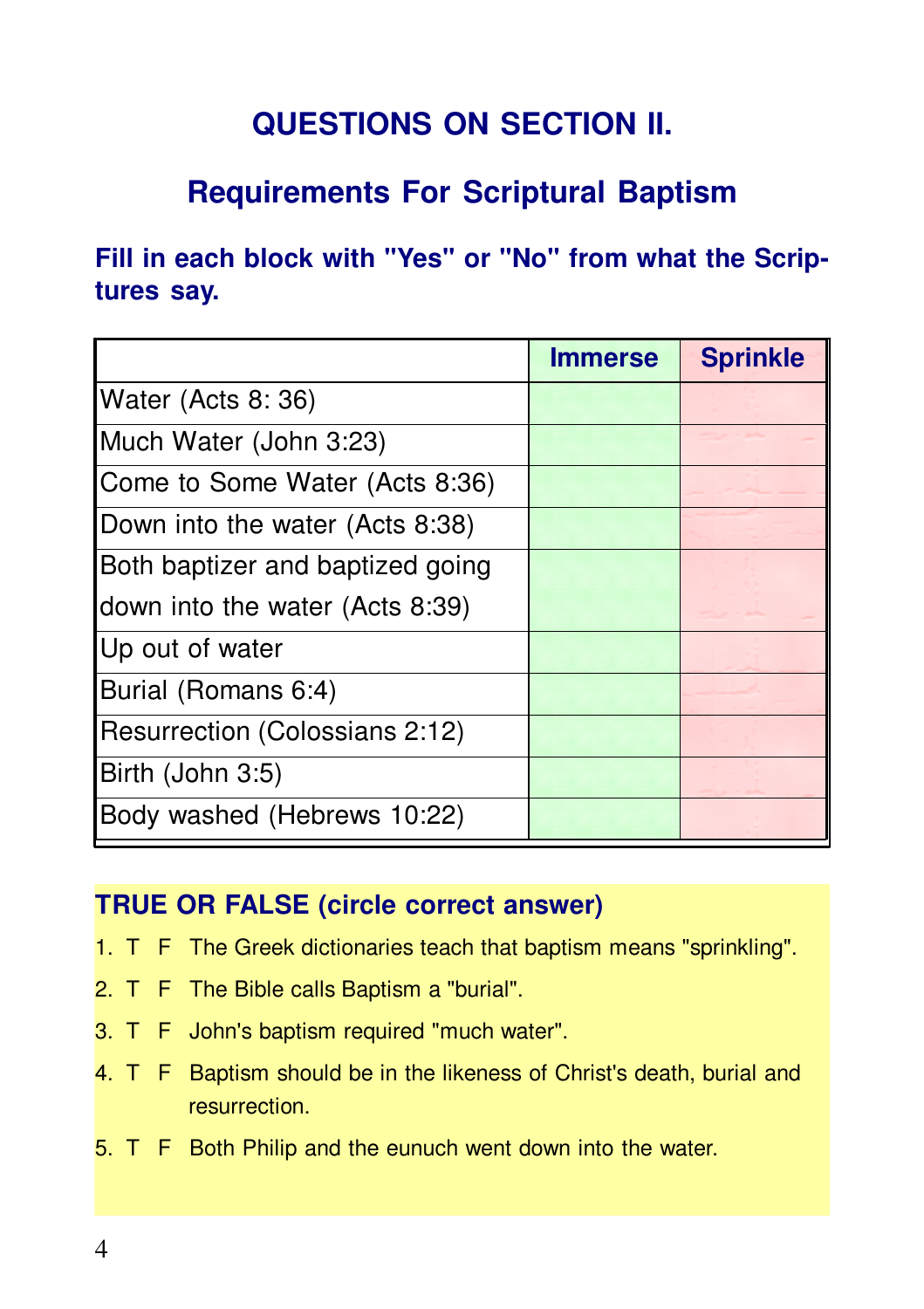### WHY BE BAPTIZED?

Certainly this is our most important question. If baptism is not essential to salvation, it matters little who is baptized, how it is done, or if one is baptized at all. On the other hand, if baptism is essential to salvation, all need to know about its requirements.



The New Testament teaches that one must be baptized to become a Christian. It ranks with faith and repentance in the commandments of Christ. If one can become a Christian without these, then he may become a Christian without baptism.

#### **Notice why God commands baptism:**

(Please study each scripture reference.)

- 1. To obey Christ our Saviour (Matthew 28: 18, 19; John 14:15).
- 2. To be born again (John 3:3, 5).
- 3. To enter the kingdom, the church (John 3:5; Corinthians 12:13).
- 4. To put on Christ (Galatians 3:27).
- 5. To have sins washed away (Acts 22:16).
- 6. For remission of sins (Acts 2:38).
- 7. To be saved (Mark 16:16).

*"Corresponding to that, baptism now saves you (not the removal of dirt from the flesh, but an appeal to God for a good conscience) through the resurrection of Jesus Christ," (1 Peter 3:21).*

## **QUESTIONS ON SECTION III.**

#### **TRUE OR FALSE**

- 1. T F Baptism is not essential to salvation.
- 2. T F Baptism is a Bible commandment.
- 3. T F Faith and repentance are more important than baptism.
- 4. T F Faith, repentance, and baptism are all commandments of Christ.
- 5. T F People became Christians in New Testament times without being baptized.

#### **FILL IN THE BLANKS**

1. "Unless one is born of \_\_\_\_\_\_\_ and the he cannot enter into the \_\_\_\_\_\_\_\_\_ of God."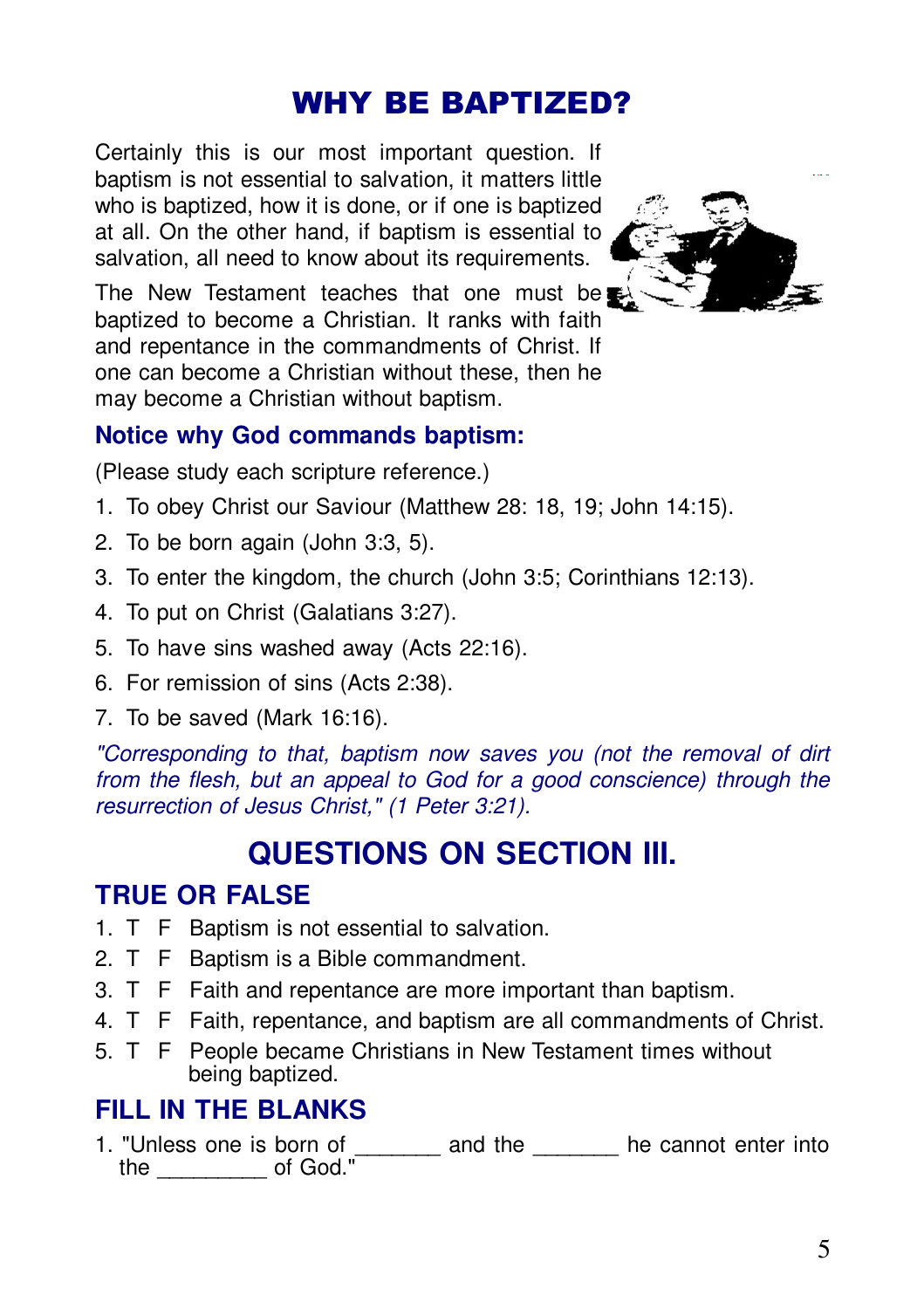2. "For all of you who were \_\_\_\_\_\_\_\_\_\_\_\_ into \_\_\_\_\_\_\_\_\_\_\_ have clothed yourselves with \_\_\_\_\_\_\_\_\_\_\_". 3. "Now why do you <br>
? Get up and be , and Langled Calling on His name." 4. "\_\_\_\_\_\_\_\_, and each of you be \_\_\_\_\_\_\_ in the name of \_\_\_\_\_\_\_\_\_\_<br>for the \_\_\_\_\_\_\_\_\_\_ of your sins". 5. "Corresponding to that, baptism now \_\_\_\_\_\_\_\_\_\_ \_\_\_\_\_\_\_\_\_\_\_\_".

## **WHAT OF YOUR BAPTISM?**

As can be seen from this study of the Bible, three things are necessary for scriptural baptism. The right subject, the right action, and the right purpose. An infant is not a scriptural subject for baptism. Sprinkling with water is not Bible baptism. Those being baptized thinking they are already saved before baptism, are not scripturally baptized.

What of your baptism? Were you christened as a baby? Were you sprinkled upon, rather than being immersed into water? Were you misinformed as to baptism's purpose, being told that "baptism does not save you"? If so, your baptism is not the one commanded by the Son of God and you have vet to submit yourself to it.

The Bible teaches an individual responsibility in this matter. Jesus said: "He who has believed and has been baptized shall be saved" (Mark 16:16); Peter said: "Repent, and each of you be baptized". (Acts 2:38). Jesus said: "He who has ears to hear, let him hear." So it is up to you whether you obey the command to be baptized or not. You are no longer a babe. As an adult you have the ability to study God's Word and to distinguish between false doctrine and Bible doctrine, between human tradition and divine commandment. It is not overstating the case to say that your eternal salvation depends on your attitude toward this divine command. Reexamine your baptism again. Compare it with all the scriptures given in this lesson. Then, if your baptism is not exactly like the one commanded by Christ in the New Testament, do not hesitate one moment to submit yourself to the Lord's command. We will be happy to assist you in your obedience to the Gospel. We will be delighted to discuss with you in person Bible baptism, the Christian life and the church of Christ. Why not contact us today?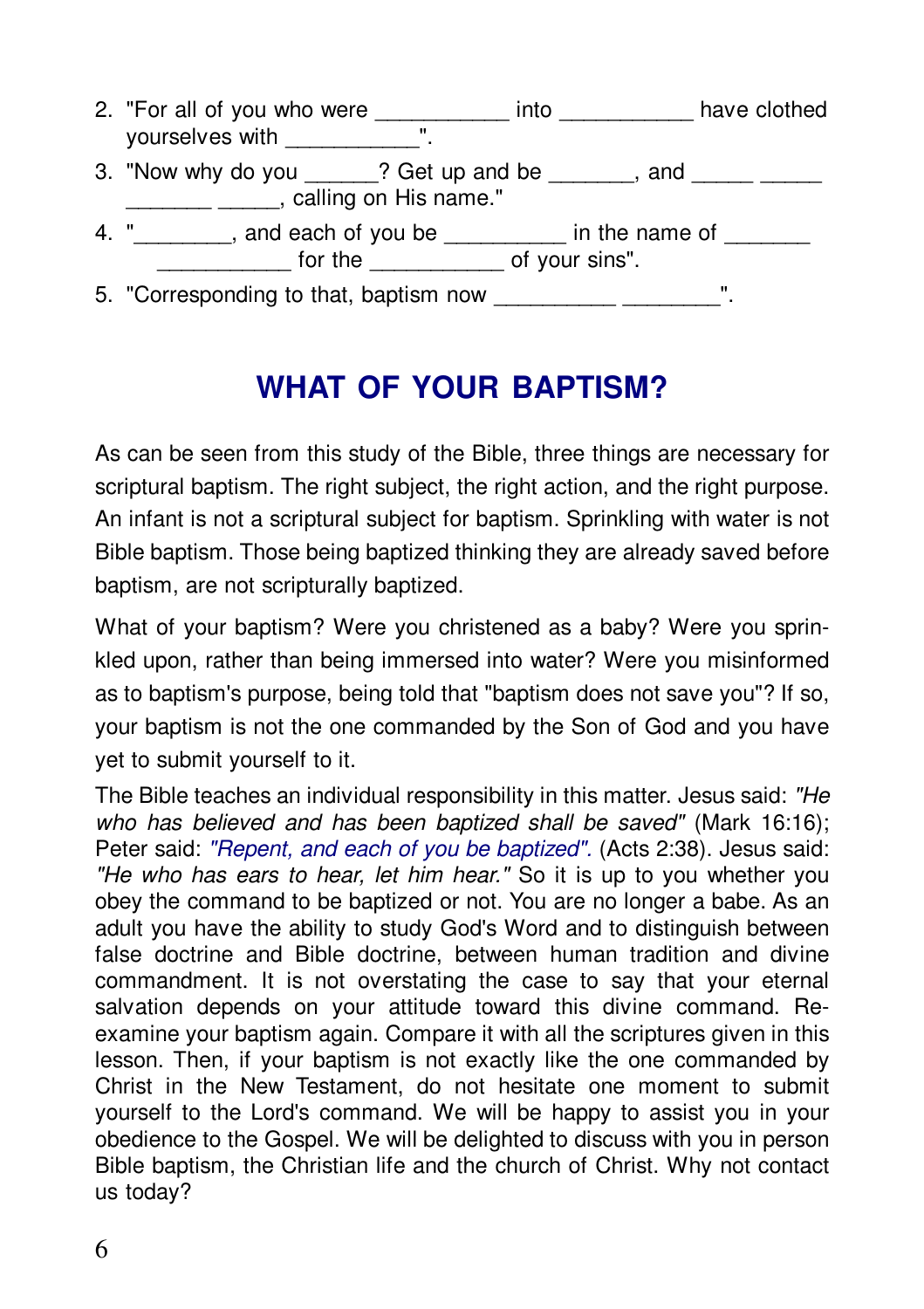#### Baptism Stands Between The Alien Sinner And All Of The Blessings Listed In The Right Hand Column

E

Salvation, Mk. 16:16 Remission of Sins, Acts 2:38 Washing Away of Sins, Acts 22:16 Death of Christ, Rom. 6:3 Blood of Christ, Jn 19:34; Rom. 6:3-4 Being a New Creature, Rom. 6:5; 2 Cor.  $5:17$ Putting of Christ, Gal. 3:26, 27 Cleansing, Eph. 5:26 Putting off Body of Sins, Col. 2:11-13 Forgiveness, Col. 2:13 Kingdom, Jn. 3:5 Good Conscience, 1 Pet. 3:21 Holy Spirit, Acts 2:38; 5:32 Body (church) of Christ, 1 Cor. 12:13; Eph  $1.22 - 23$ Being a Child of God, Gal. 3:26-27 Wearing the Names of Christ, 1 Cor.

## **QUESTIONS ON SECTION IV.**

### **YES OR NO**

- 1. God will accept a person who is unscripturally baptized.
- 2. Were you christened as a baby?
- 3. Infant christening is scriptural baptism?
- 4. \_\_\_\_\_ Have you been taught that you were saved before you were baptized?
- 5. Is a person saved before baptism?
- 6. Do you have a personal responsibility in seeing that you are scripturally baptized?
- 7. \_\_\_\_\_\_ Is your baptism scriptural?
- 8. Would you like us to assist you in being scripturally baptized?